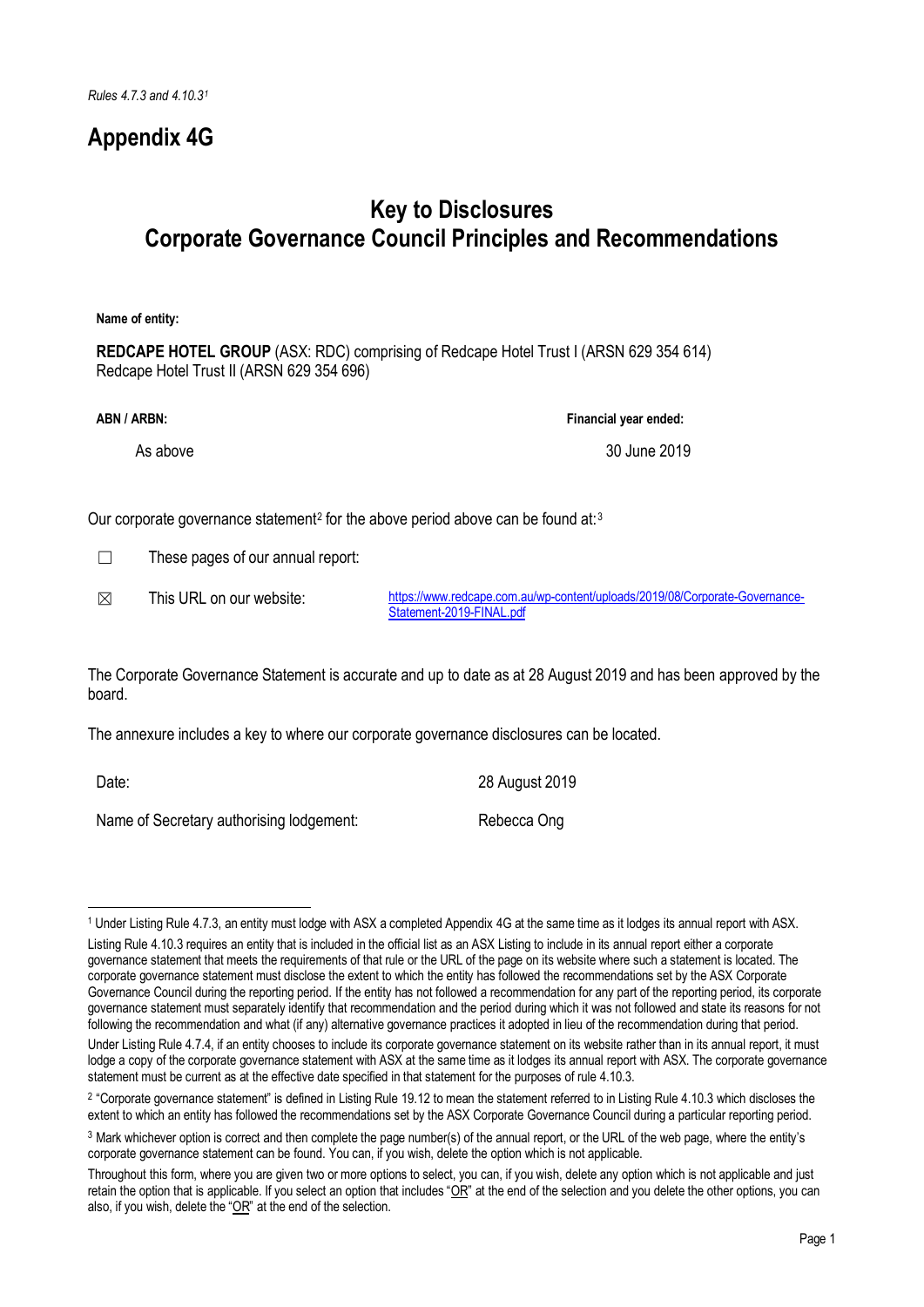## <span id="page-1-0"></span>**ANNEXURE – KEY TO CORPORATE GOVERNANCE DISCLOSURES**

 $\overline{\phantom{a}}$ 

| <b>Corporate Governance Council recommendation</b> |                                                                                                                                                                                                                                                                                                                                                         | We have followed the recommendation in full for the whole of the<br>period above. We have disclosed                                                                                                                                                                                                                                                                                       | We have NOT followed the recommendation in full for the whole<br>of the period above. We have disclosed <sup>4</sup>                                                                             |
|----------------------------------------------------|---------------------------------------------------------------------------------------------------------------------------------------------------------------------------------------------------------------------------------------------------------------------------------------------------------------------------------------------------------|-------------------------------------------------------------------------------------------------------------------------------------------------------------------------------------------------------------------------------------------------------------------------------------------------------------------------------------------------------------------------------------------|--------------------------------------------------------------------------------------------------------------------------------------------------------------------------------------------------|
|                                                    | <b>PRINCIPLE 1 - LAY SOLID FOUNDATIONS FOR MANAGEMENT AND OVERSIGHT</b>                                                                                                                                                                                                                                                                                 |                                                                                                                                                                                                                                                                                                                                                                                           |                                                                                                                                                                                                  |
| 1.1                                                | A listed entity should disclose:<br>the respective roles and responsibilities of its board and<br>(a)<br>management; and<br>those matters expressly reserved to the board and those<br>(b)<br>delegated to management.                                                                                                                                  | the fact that we follow this recommendation:<br>$\boxtimes$<br>in our Corporate Governance Statement OR<br>at [insert location]<br>and information about the respective roles and responsibilities of<br>our board and management (including those matters expressly<br>reserved to the board and those delegated to management):<br>$\boxtimes$<br>in our Corporate Governance Statement | $\Box$<br>an explanation why that is so in our Corporate Governance<br>Statement OR<br>$\Box$<br>we are an externally managed entity and this recommendation<br>is therefore not applicable      |
| 1.2                                                | A listed entity should:<br>undertake appropriate checks before appointing a person, or<br>(a)<br>putting forward to security holders a candidate for election,<br>as a director; and<br>provide security holders with all material information in its<br>(b)<br>possession relevant to a decision on whether or not to elect<br>or re-elect a director. | the fact that we follow this recommendation:<br>in our Corporate Governance Statement OR<br>at [insert location]                                                                                                                                                                                                                                                                          | $\Box$<br>an explanation why that is so in our Corporate Governance<br>Statement OR<br>$\boxtimes$<br>we are an externally managed entity and this recommendation<br>is therefore not applicable |
| 1.3                                                | A listed entity should have a written agreement with each director<br>and senior executive setting out the terms of their appointment.                                                                                                                                                                                                                  | the fact that we follow this recommendation:<br>in our Corporate Governance Statement OR<br>at [insert location]                                                                                                                                                                                                                                                                          | $\Box$<br>an explanation why that is so in our Corporate Governance<br>Statement OR<br>⊠<br>we are an externally managed entity and this recommendation<br>is therefore not applicable           |
| 1.4                                                | The company secretary of a listed entity should be accountable<br>directly to the board, through the chair, on all matters to do with the<br>proper functioning of the board.                                                                                                                                                                           | the fact that we follow this recommendation:<br>$\boxtimes$<br>in our Corporate Governance Statement OR<br>at [insert location]                                                                                                                                                                                                                                                           | L<br>an explanation why that is so in our Corporate Governance<br>Statement OR<br>$\Box$<br>we are an externally managed entity and this recommendation<br>is therefore not applicable           |

<sup>&</sup>lt;sup>4</sup> If you have followed all of the Council's recommendations in full for the whole of the period above, you can, if you wish, delete this column from the form and re-format it.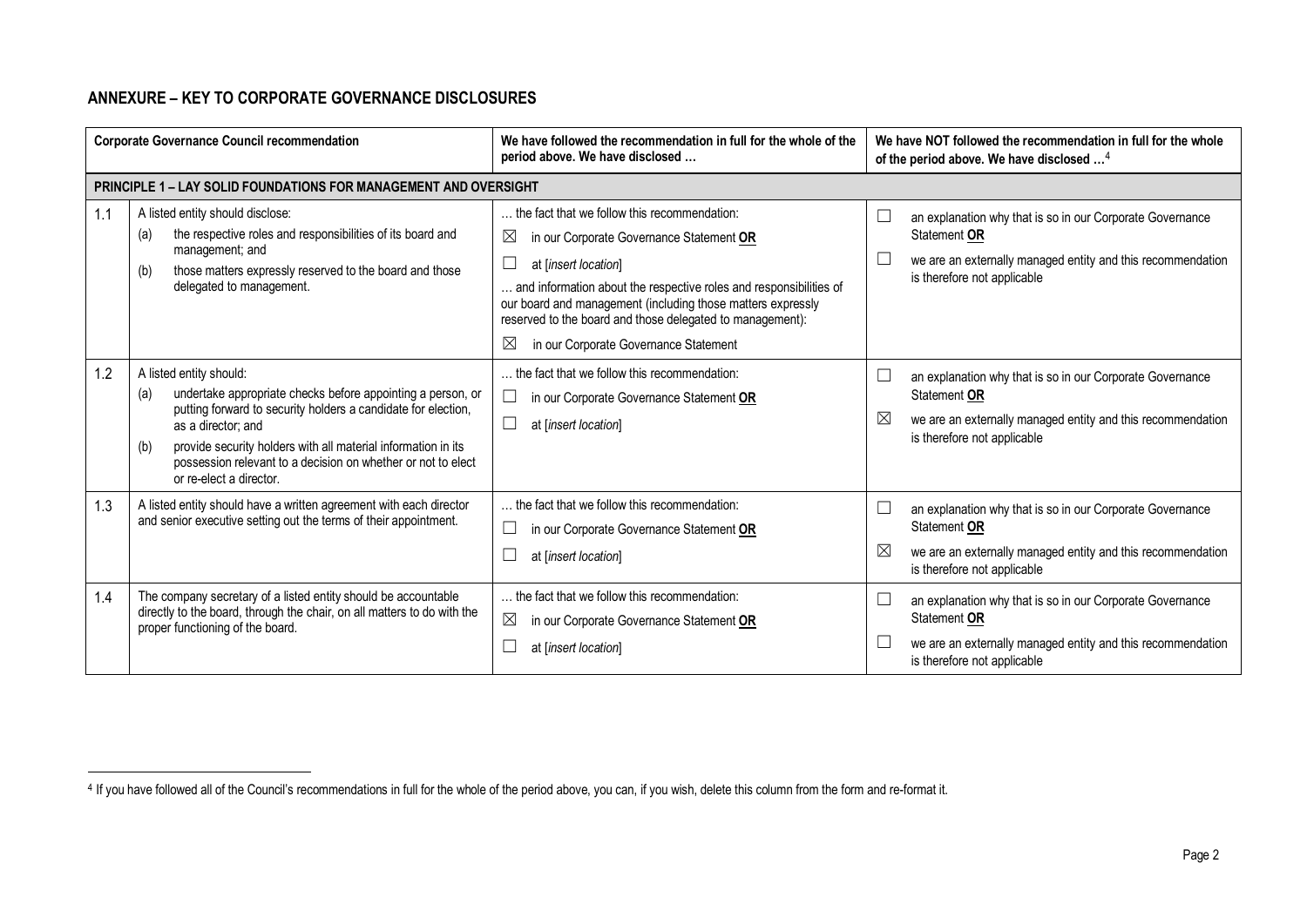| <b>Corporate Governance Council recommendation</b> |                                                                                                                                                                                                                                                                                                                                                                                                                                                                                                                                                                                                                                                                                                                                                                                                                                                                                                                                                                                                                                                                                         | We have followed the recommendation in full for the whole of the<br>period above. We have disclosed                                                                                                                                                                                                                                                                                                                                                                                                                                                                                                                                                                                                                                                                                                                      | We have NOT followed the recommendation in full for the whole<br>of the period above. We have disclosed <sup>4</sup>                                                              |
|----------------------------------------------------|-----------------------------------------------------------------------------------------------------------------------------------------------------------------------------------------------------------------------------------------------------------------------------------------------------------------------------------------------------------------------------------------------------------------------------------------------------------------------------------------------------------------------------------------------------------------------------------------------------------------------------------------------------------------------------------------------------------------------------------------------------------------------------------------------------------------------------------------------------------------------------------------------------------------------------------------------------------------------------------------------------------------------------------------------------------------------------------------|--------------------------------------------------------------------------------------------------------------------------------------------------------------------------------------------------------------------------------------------------------------------------------------------------------------------------------------------------------------------------------------------------------------------------------------------------------------------------------------------------------------------------------------------------------------------------------------------------------------------------------------------------------------------------------------------------------------------------------------------------------------------------------------------------------------------------|-----------------------------------------------------------------------------------------------------------------------------------------------------------------------------------|
| 1.5                                                | A listed entity should:<br>have a diversity policy which includes requirements for the<br>(a)<br>board or a relevant committee of the board to set<br>measurable objectives for achieving gender diversity and to<br>assess annually both the objectives and the entity's progress<br>in achieving them;<br>disclose that policy or a summary of it; and<br>(b)<br>disclose as at the end of each reporting period the<br>(c)<br>measurable objectives for achieving gender diversity set by<br>the board or a relevant committee of the board in accordance<br>with the entity's diversity policy and its progress towards<br>achieving them and either:<br>(1) the respective proportions of men and women on the<br>board, in senior executive positions and across the<br>whole organisation (including how the entity has defined<br>"senior executive" for these purposes); or<br>(2) if the entity is a "relevant employer" under the Workplace<br>Gender Equality Act, the entity's most recent "Gender<br>Equality Indicators", as defined in and published under<br>that Act. | the fact that we have a diversity policy that complies with<br>paragraph (a):<br>$\boxtimes$<br>in our Corporate Governance Statement OR<br>at [insert location]<br>and a copy of our diversity policy or a summary of it:<br>$\boxtimes$<br>at https://www.redcape.com.au/wp-<br>content/uploads/2019/08/RHGM-Diversity-Policy-October-2018-<br>FINAL.pdf<br>and the measurable objectives for achieving gender diversity set by<br>the board or a relevant committee of the board in accordance with our<br>diversity policy and our progress towards achieving them:<br>in our Corporate Governance Statement OR<br>$\vert \ \ \vert$<br>at [insert location]<br>and the information referred to in paragraphs $(c)(1)$ or $(2)$ :<br>$\boxtimes$<br>in our Corporate Governance Statement OR<br>at [insert location] | $\Box$<br>an explanation why that is so in our Corporate Governance<br>Statement OR<br>we are an externally managed entity and this recommendation<br>is therefore not applicable |
| 1.6                                                | A listed entity should:<br>have and disclose a process for periodically evaluating the<br>(a)<br>performance of the board, its committees and individual<br>directors; and<br>disclose, in relation to each reporting period, whether a<br>(b)<br>performance evaluation was undertaken in the reporting<br>period in accordance with that process.                                                                                                                                                                                                                                                                                                                                                                                                                                                                                                                                                                                                                                                                                                                                     | the evaluation process referred to in paragraph (a):<br>$\boxtimes$<br>in our Corporate Governance Statement OR<br>at [insert location]<br>and the information referred to in paragraph (b):<br>$\boxtimes$<br>in our Corporate Governance Statement OR<br>at [insert location]                                                                                                                                                                                                                                                                                                                                                                                                                                                                                                                                          | $\Box$<br>an explanation why that is so in our Corporate Governance<br>Statement OR<br>we are an externally managed entity and this recommendation<br>is therefore not applicable |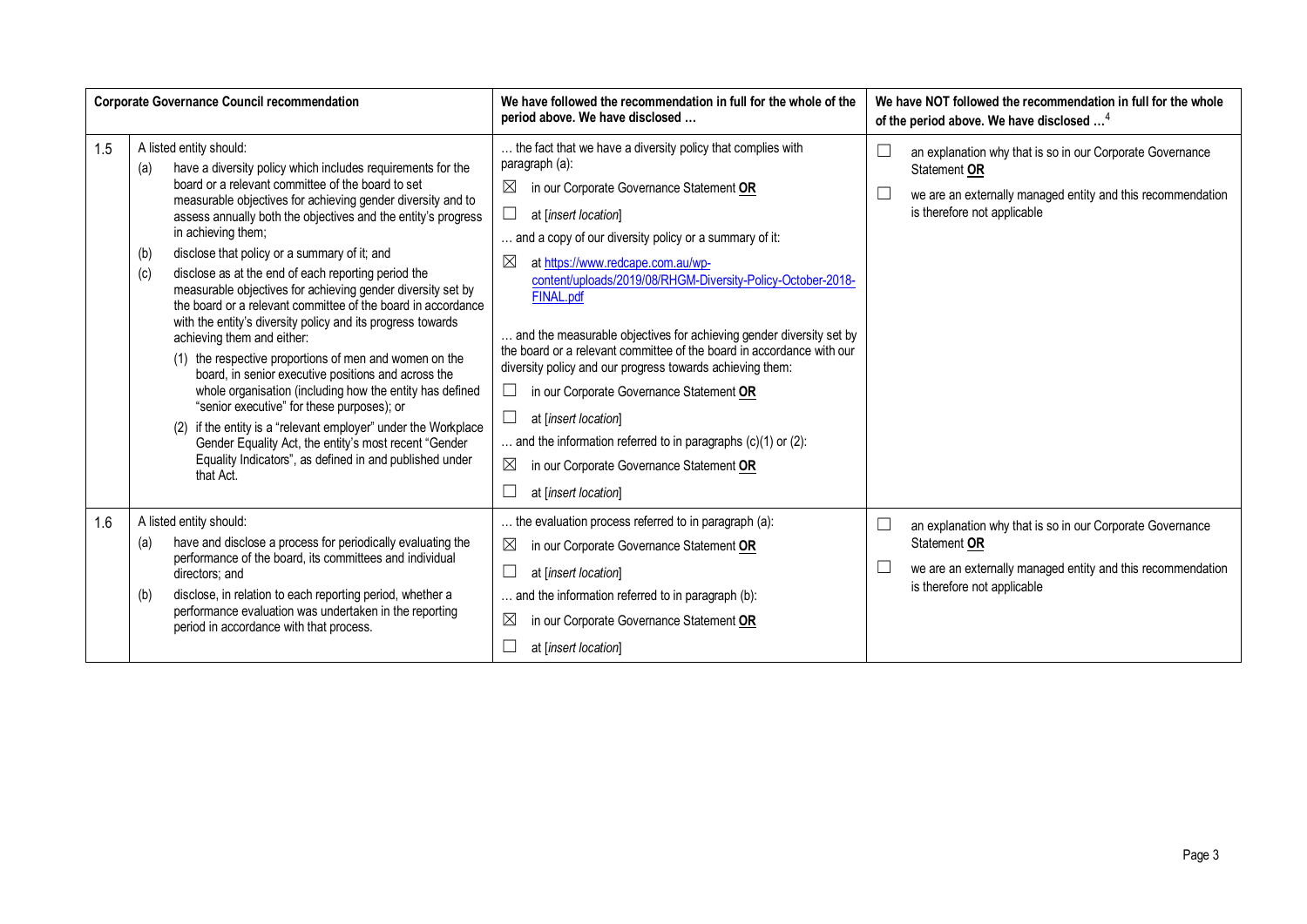| <b>Corporate Governance Council recommendation</b> |            |                                                                                                                                                                                                                                                            | We have followed the recommendation in full for the whole of the<br>period above. We have disclosed                                                                             |             | We have NOT followed the recommendation in full for the whole<br>of the period above. We have disclosed <sup>4</sup>                                                    |
|----------------------------------------------------|------------|------------------------------------------------------------------------------------------------------------------------------------------------------------------------------------------------------------------------------------------------------------|---------------------------------------------------------------------------------------------------------------------------------------------------------------------------------|-------------|-------------------------------------------------------------------------------------------------------------------------------------------------------------------------|
|                                                    | (a)<br>(b) | A listed entity should:<br>have and disclose a process for periodically evaluating the<br>performance of its senior executives; and<br>disclose, in relation to each reporting period, whether a<br>performance evaluation was undertaken in the reporting | the evaluation process referred to in paragraph (a):<br>in our Corporate Governance Statement OR<br>at [insert location]<br>. and the information referred to in paragraph (b): | $\boxtimes$ | an explanation why that is so in our Corporate Governance<br>Statement OR<br>we are an externally managed entity and this recommendation<br>is therefore not applicable |
|                                                    |            | period in accordance with that process.                                                                                                                                                                                                                    | in our Corporate Governance Statement OR<br>at [insert location]                                                                                                                |             |                                                                                                                                                                         |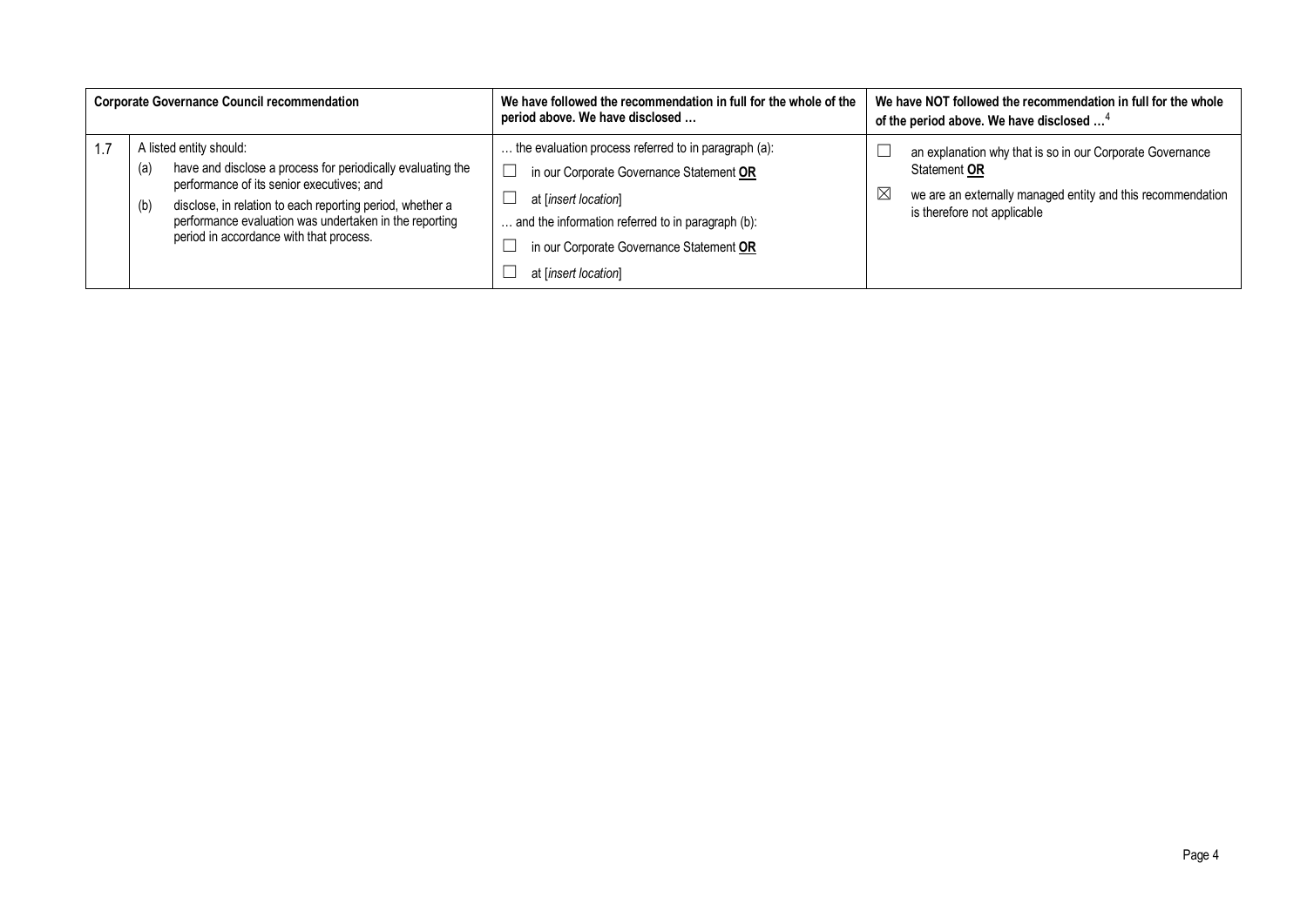| <b>Corporate Governance Council recommendation</b> |                                                                                                                                                                                                                                                                                                                                                                                                                                                                                                                                                                                                                                                                                                                                                                                                                                                                     | We have followed the recommendation in full for the whole of the<br>period above. We have disclosed                                                                                                                                                                                                                                                                                                                                                                                                                                                                                                                                                                                                                                                                                                                                                                                                                          | We have NOT followed the recommendation in full for the whole<br>of the period above. We have disclosed <sup>4</sup>                                                              |
|----------------------------------------------------|---------------------------------------------------------------------------------------------------------------------------------------------------------------------------------------------------------------------------------------------------------------------------------------------------------------------------------------------------------------------------------------------------------------------------------------------------------------------------------------------------------------------------------------------------------------------------------------------------------------------------------------------------------------------------------------------------------------------------------------------------------------------------------------------------------------------------------------------------------------------|------------------------------------------------------------------------------------------------------------------------------------------------------------------------------------------------------------------------------------------------------------------------------------------------------------------------------------------------------------------------------------------------------------------------------------------------------------------------------------------------------------------------------------------------------------------------------------------------------------------------------------------------------------------------------------------------------------------------------------------------------------------------------------------------------------------------------------------------------------------------------------------------------------------------------|-----------------------------------------------------------------------------------------------------------------------------------------------------------------------------------|
|                                                    | PRINCIPLE 2 - STRUCTURE THE BOARD TO ADD VALUE                                                                                                                                                                                                                                                                                                                                                                                                                                                                                                                                                                                                                                                                                                                                                                                                                      |                                                                                                                                                                                                                                                                                                                                                                                                                                                                                                                                                                                                                                                                                                                                                                                                                                                                                                                              |                                                                                                                                                                                   |
| 2.1                                                | The board of a listed entity should:<br>have a nomination committee which:<br>(a)<br>(1) has at least three members, a majority of whom are<br>independent directors; and<br>(2) is chaired by an independent director,<br>and disclose:<br>(3) the charter of the committee;<br>(4) the members of the committee; and<br>(5) as at the end of each reporting period, the number of<br>times the committee met throughout the period and<br>the individual attendances of the members at those<br>meetings; or<br>if it does not have a nomination committee, disclose that<br>(b)<br>fact and the processes it employs to address board<br>succession issues and to ensure that the board has the<br>appropriate balance of skills, knowledge, experience,<br>independence and diversity to enable it to discharge its<br>duties and responsibilities effectively. | [If the entity complies with paragraph (a):]<br>the fact that we have a nomination committee that complies with<br>paragraphs (1) and (2):<br>in our Corporate Governance Statement OR<br>$\Box$<br>$\Box$<br>at [insert location]<br>and a copy of the charter of the committee:<br>⊔<br>at [insert location]<br>and the information referred to in paragraphs (4) and (5):<br>$\Box$<br>in our Corporate Governance Statement OR<br>$\Box$<br>at [insert location]<br>[If the entity complies with paragraph (b):]<br>the fact that we do not have a nomination committee and the<br>processes we employ to address board succession issues and to<br>ensure that the board has the appropriate balance of skills,<br>knowledge, experience, independence and diversity to enable it to<br>discharge its duties and responsibilities effectively:<br>in our Corporate Governance Statement OR<br>⊔<br>at [insert location] | an explanation why that is so in our Corporate Governance<br>L<br>Statement OR<br>⊠<br>we are an externally managed entity and this recommendation<br>is therefore not applicable |
| 2.2                                                | A listed entity should have and disclose a board skills matrix<br>setting out the mix of skills and diversity that the board currently<br>has or is looking to achieve in its membership.                                                                                                                                                                                                                                                                                                                                                                                                                                                                                                                                                                                                                                                                           | our board skills matrix:<br>$\boxtimes$<br>in our Corporate Governance Statement OR<br>$\Box$<br>at [insert location]                                                                                                                                                                                                                                                                                                                                                                                                                                                                                                                                                                                                                                                                                                                                                                                                        | an explanation why that is so in our Corporate Governance<br>Statement OR<br>we are an externally managed entity and this recommendation<br>ப<br>is therefore not applicable      |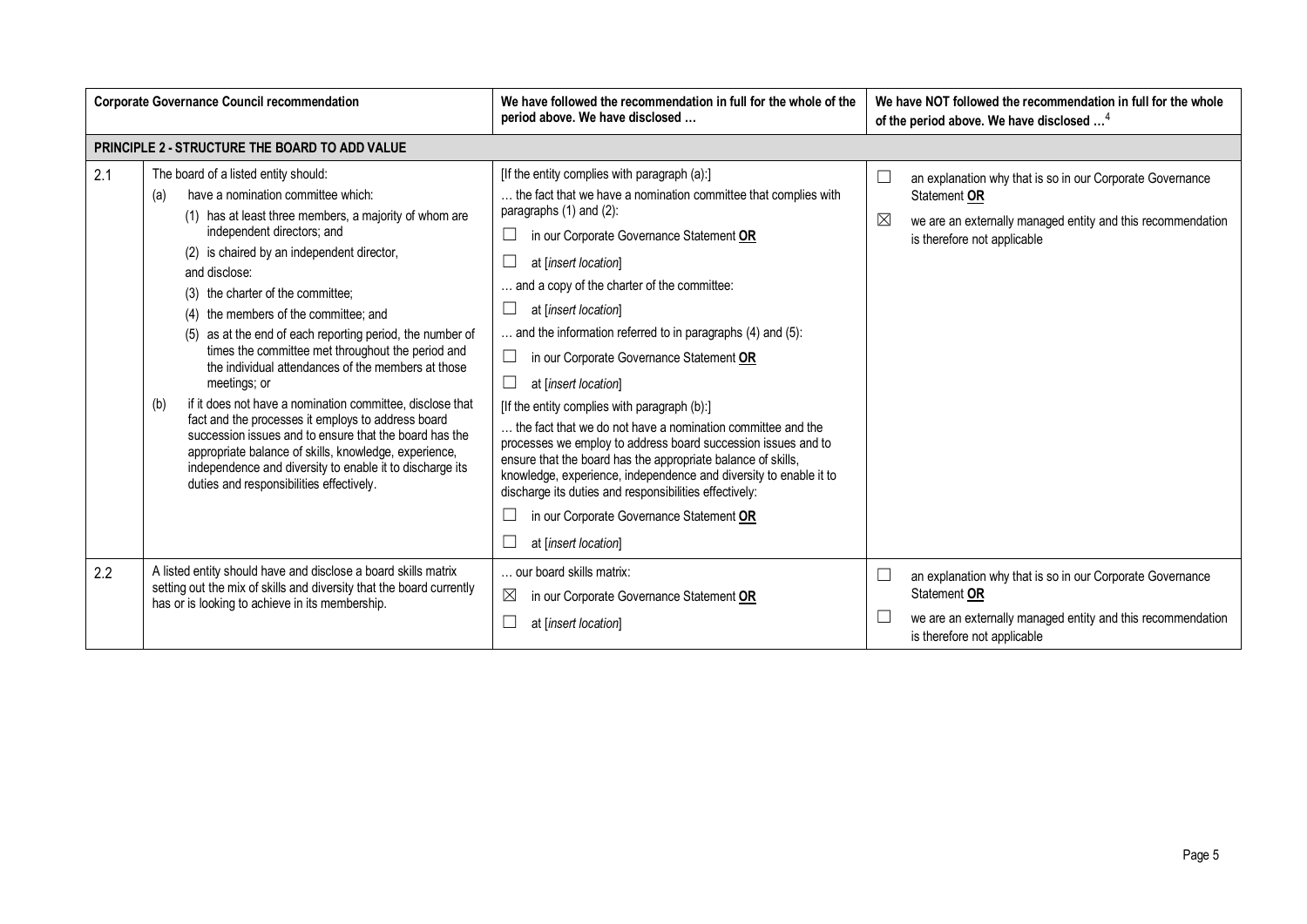|     | <b>Corporate Governance Council recommendation</b>                                                                                                                                                                                                                                                                                                                                                                                                                                                                                                     | We have followed the recommendation in full for the whole of the<br>period above. We have disclosed                                                                                                                                                                                                                                                                                                                                                                                  | We have NOT followed the recommendation in full for the whole<br>of the period above. We have disclosed <sup>4</sup>                                                                        |
|-----|--------------------------------------------------------------------------------------------------------------------------------------------------------------------------------------------------------------------------------------------------------------------------------------------------------------------------------------------------------------------------------------------------------------------------------------------------------------------------------------------------------------------------------------------------------|--------------------------------------------------------------------------------------------------------------------------------------------------------------------------------------------------------------------------------------------------------------------------------------------------------------------------------------------------------------------------------------------------------------------------------------------------------------------------------------|---------------------------------------------------------------------------------------------------------------------------------------------------------------------------------------------|
| 2.3 | A listed entity should disclose:<br>the names of the directors considered by the board to be<br>(a)<br>independent directors;<br>if a director has an interest, position, association or<br>(b)<br>relationship of the type described in Box 2.3 but the board<br>is of the opinion that it does not compromise the<br>independence of the director, the nature of the interest,<br>position, association or relationship in question and an<br>explanation of why the board is of that opinion; and<br>the length of service of each director.<br>(c) | the names of the directors considered by the board to be<br>independent directors:<br>in our Corporate Governance Statement OR<br>$\boxtimes$<br>$\Box$<br>at [insert location]<br>and, where applicable, the information referred to in paragraph (b):<br>in our Corporate Governance Statement OR<br>$\Box$<br>at [insert location]<br>and the length of service of each director:<br>in our Corporate Governance Statement OR<br>⊠<br>and at page 14-16 of the Annual Report 2019 | $\Box$<br>an explanation why that is so in our Corporate Governance<br>Statement                                                                                                            |
| 2.4 | A majority of the board of a listed entity should be independent<br>directors.                                                                                                                                                                                                                                                                                                                                                                                                                                                                         | the fact that we follow this recommendation:<br>$\boxtimes$<br>in our Corporate Governance Statement OR<br>at [insert location]                                                                                                                                                                                                                                                                                                                                                      | $\Box$<br>an explanation why that is so in our Corporate Governance<br>Statement OR<br>$\Box$<br>we are an externally managed entity and this recommendation<br>is therefore not applicable |
| 2.5 | The chair of the board of a listed entity should be an independent<br>director and, in particular, should not be the same person as the<br>CEO of the entity.                                                                                                                                                                                                                                                                                                                                                                                          | the fact that we follow this recommendation:<br>$\boxtimes$<br>in our Corporate Governance Statement OR<br>at [insert location]                                                                                                                                                                                                                                                                                                                                                      | $\Box$<br>an explanation why that is so in our Corporate Governance<br>Statement OR<br>$\Box$<br>we are an externally managed entity and this recommendation<br>is therefore not applicable |
| 2.6 | A listed entity should have a program for inducting new directors<br>and provide appropriate professional development opportunities<br>for directors to develop and maintain the skills and knowledge<br>needed to perform their role as directors effectively.                                                                                                                                                                                                                                                                                        | the fact that we follow this recommendation:<br>$\boxtimes$<br>in our Corporate Governance Statement OR<br>at [insert location]                                                                                                                                                                                                                                                                                                                                                      | $\Box$<br>an explanation why that is so in our Corporate Governance<br>Statement OR<br>$\Box$<br>we are an externally managed entity and this recommendation<br>is therefore not applicable |
|     | PRINCIPLE 3 - ACT ETHICALLY AND RESPONSIBLY                                                                                                                                                                                                                                                                                                                                                                                                                                                                                                            |                                                                                                                                                                                                                                                                                                                                                                                                                                                                                      |                                                                                                                                                                                             |
| 3.1 | A listed entity should:<br>have a code of conduct for its directors, senior executives<br>(a)<br>and employees; and<br>disclose that code or a summary of it.<br>(b)                                                                                                                                                                                                                                                                                                                                                                                   | our code of conduct or a summary of it:<br>in our Corporate Governance Statement OR<br>⊔<br>⊠<br>at https://www.redcape.com.au/wp-content/uploads/2019/08/Redc<br>Code-of-Conduct-Policy-1.pdf                                                                                                                                                                                                                                                                                       | $\Box$<br>an explanation why that is so in our Corporate Governance<br>Statement                                                                                                            |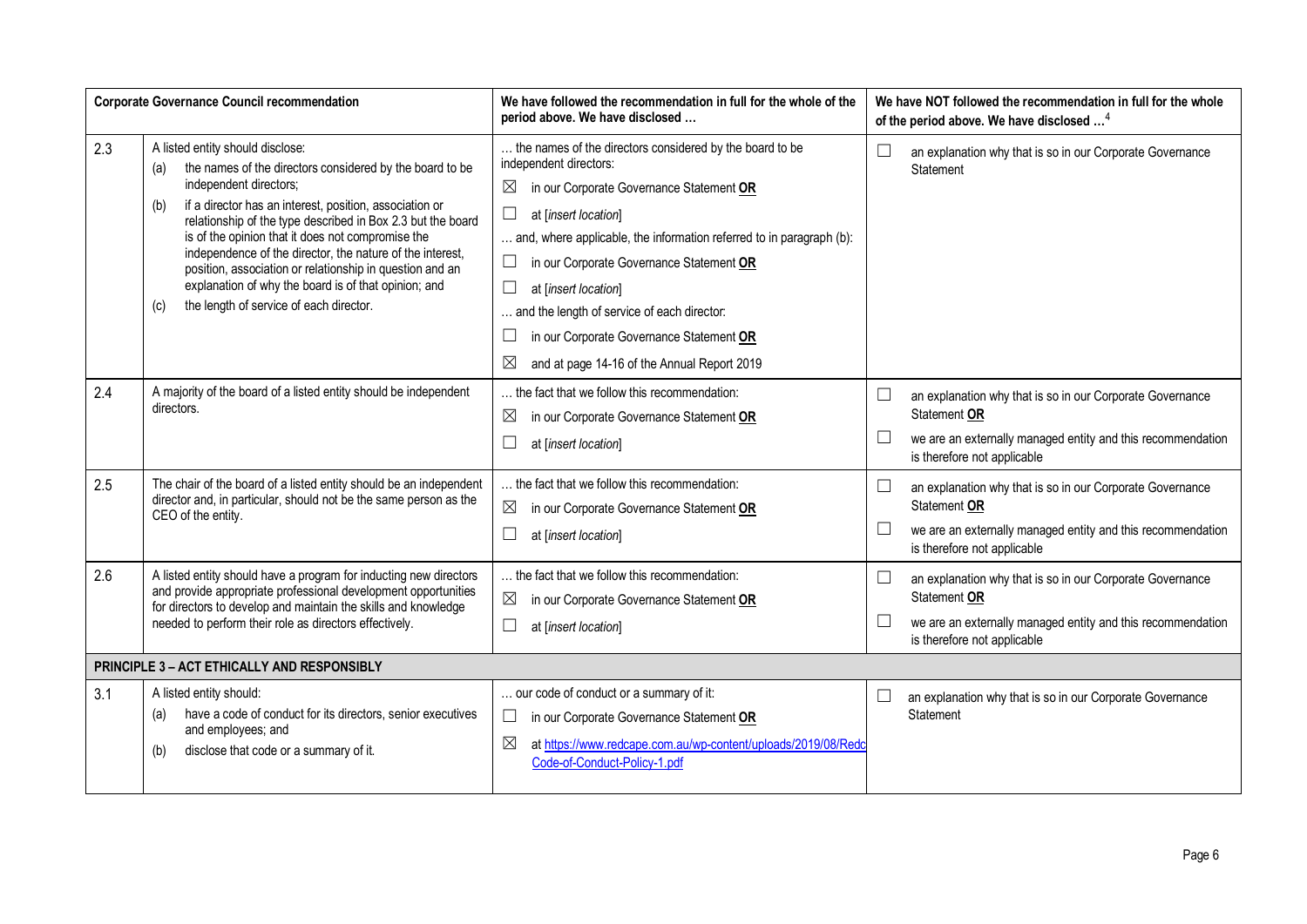| <b>Corporate Governance Council recommendation</b> |                                                                                                                                                                                                                                                                                                                                                                                                                                                                                                                                                                                                                                                                                                                                                                                                                                                                                                                                                                                      | We have followed the recommendation in full for the whole of the<br>period above. We have disclosed                                                                                                                                                                                                                                                                                                                                                                                                                                 | We have NOT followed the recommendation in full for the whole<br>of the period above. We have disclosed <sup>4</sup> |
|----------------------------------------------------|--------------------------------------------------------------------------------------------------------------------------------------------------------------------------------------------------------------------------------------------------------------------------------------------------------------------------------------------------------------------------------------------------------------------------------------------------------------------------------------------------------------------------------------------------------------------------------------------------------------------------------------------------------------------------------------------------------------------------------------------------------------------------------------------------------------------------------------------------------------------------------------------------------------------------------------------------------------------------------------|-------------------------------------------------------------------------------------------------------------------------------------------------------------------------------------------------------------------------------------------------------------------------------------------------------------------------------------------------------------------------------------------------------------------------------------------------------------------------------------------------------------------------------------|----------------------------------------------------------------------------------------------------------------------|
|                                                    | <b>PRINCIPLE 4 - SAFEGUARD INTEGRITY IN CORPORATE REPORTING</b>                                                                                                                                                                                                                                                                                                                                                                                                                                                                                                                                                                                                                                                                                                                                                                                                                                                                                                                      |                                                                                                                                                                                                                                                                                                                                                                                                                                                                                                                                     |                                                                                                                      |
| 4.1                                                | The board of a listed entity should:<br>have an audit committee which:<br>(a)<br>(1) has at least three members, all of whom are non-<br>executive directors and a majority of whom are<br>independent directors; and<br>(2) is chaired by an independent director, who is not the<br>chair of the board.<br>and disclose:<br>(3) the charter of the committee;<br>(4) the relevant qualifications and experience of the<br>members of the committee; and<br>(5) in relation to each reporting period, the number of<br>times the committee met throughout the period and<br>the individual attendances of the members at those<br>meetings; or<br>if it does not have an audit committee, disclose that fact<br>(b)<br>and the processes it employs that independently verify and<br>safeguard the integrity of its corporate reporting, including<br>the processes for the appointment and removal of the<br>external auditor and the rotation of the audit engagement<br>partner. | the fact that we have an audit committee that complies with<br>paragraphs (1) and (2):<br>in our Corporate Governance Statement OR<br>$\bowtie$<br>at [insert location]<br>and a copy of the charter of the committee:<br>$\boxtimes$ at https://www.redcape.com.au/wp-<br>content/uploads/2019/08/Audit-Risk-Compliance-Committee-October-<br>2018-FINAL-1.pdf<br>and the information referred to in paragraphs (4) and (5):<br>in our Corporate Governance Statement OR<br>$\boxtimes$<br>at page 14-16 of the Annual Report 2019 | $\Box$<br>an explanation why that is so in our Corporate Governance<br>Statement                                     |
| 4.2                                                | The board of a listed entity should, before it approves the entity's<br>financial statements for a financial period, receive from its CEO<br>and CFO a declaration that, in their opinion, the financial records<br>of the entity have been properly maintained and that the financial<br>statements comply with the appropriate accounting standards<br>and give a true and fair view of the financial position and<br>performance of the entity and that the opinion has been formed<br>on the basis of a sound system of risk management and internal<br>control which is operating effectively.                                                                                                                                                                                                                                                                                                                                                                                  | the fact that we follow this recommendation:<br>$\boxtimes$<br>in our Corporate Governance Statement OR<br>at [insert location]                                                                                                                                                                                                                                                                                                                                                                                                     | $\Box$<br>an explanation why that is so in our Corporate Governance<br>Statement                                     |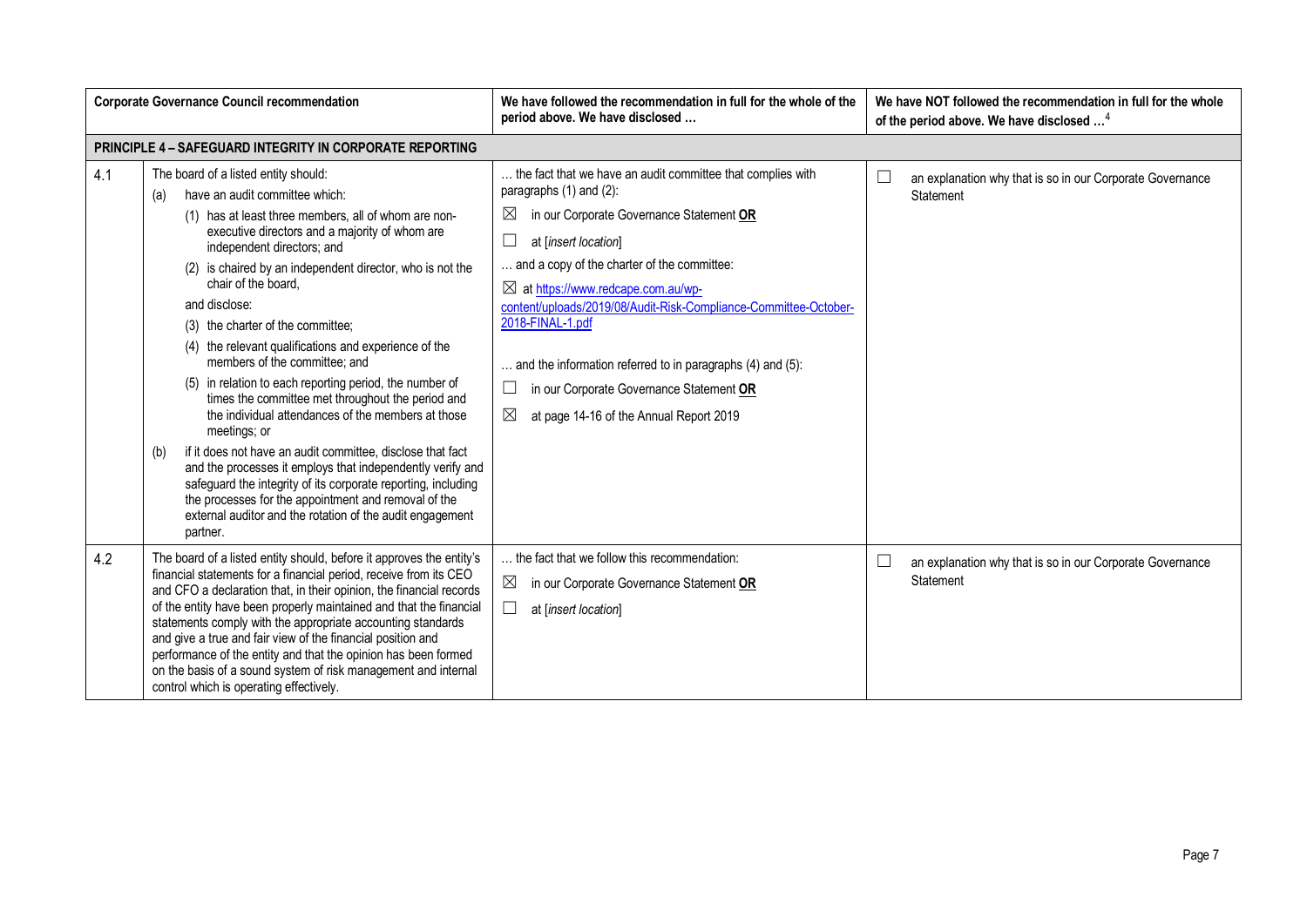| <b>Corporate Governance Council recommendation</b> |                                                                                                                                                                                                     | We have followed the recommendation in full for the whole of the<br>period above. We have disclosed                                                                                                                                               | We have NOT followed the recommendation in full for the whole<br>of the period above. We have disclosed <sup>4</sup>                                                                                                                |
|----------------------------------------------------|-----------------------------------------------------------------------------------------------------------------------------------------------------------------------------------------------------|---------------------------------------------------------------------------------------------------------------------------------------------------------------------------------------------------------------------------------------------------|-------------------------------------------------------------------------------------------------------------------------------------------------------------------------------------------------------------------------------------|
| 4.3                                                | A listed entity that has an AGM should ensure that its external<br>auditor attends its AGM and is available to answer questions<br>from security holders relevant to the audit.                     | the fact that we follow this recommendation:<br>$\Box$<br>in our Corporate Governance Statement OR<br>at [insert location]                                                                                                                        | an explanation why that is so in our Corporate Governance<br>Statement OR<br>⊠<br>we are an externally managed entity that does not hold an<br>annual general meeting and this recommendation is therefore<br>not applicable        |
|                                                    | <b>PRINCIPLE 5 - MAKE TIMELY AND BALANCED DISCLOSURE</b>                                                                                                                                            |                                                                                                                                                                                                                                                   |                                                                                                                                                                                                                                     |
| 5.1                                                | A listed entity should:<br>have a written policy for complying with its continuous<br>(a)<br>disclosure obligations under the Listing Rules; and<br>disclose that policy or a summary of it.<br>(b) | our continuous disclosure compliance policy or a summary of it:<br>in our Corporate Governance Statement OR<br>$\Box$<br>$\boxtimes$<br>at https://www.redcape.com.au/wp-<br>content/uploads/2019/08/Disclosure-Policy-October-2018-<br>FINAL.pdf | an explanation why that is so in our Corporate Governance<br>Statement                                                                                                                                                              |
|                                                    | PRINCIPLE 6 - RESPECT THE RIGHTS OF SECURITY HOLDERS                                                                                                                                                |                                                                                                                                                                                                                                                   |                                                                                                                                                                                                                                     |
| 6.1                                                | A listed entity should provide information about itself and its<br>governance to investors via its website.                                                                                         | information about us and our governance on our website:<br>$\boxtimes$<br>at https://www.redcape.com.au/investor-centre/                                                                                                                          | an explanation why that is so in our Corporate Governance<br>Statement                                                                                                                                                              |
| 6.2                                                | A listed entity should design and implement an investor relations<br>program to facilitate effective two-way communication with<br>investors.                                                       | the fact that we follow this recommendation:<br>⊠<br>in our Corporate Governance Statement OR<br>at [insert location]                                                                                                                             | an explanation why that is so in our Corporate Governance<br>Statement                                                                                                                                                              |
| 6.3                                                | A listed entity should disclose the policies and processes it has in<br>place to facilitate and encourage participation at meetings of<br>security holders.                                         | our policies and processes for facilitating and encouraging<br>participation at meetings of security holders:<br>$\boxtimes$<br>in our Corporate Governance Statement OR<br>at [insert location]                                                  | an explanation why that is so in our Corporate Governance<br>Statement OR<br>we are an externally managed entity that does not hold<br>periodic meetings of security holders and this recommendation<br>is therefore not applicable |
| 6.4                                                | A listed entity should give security holders the option to receive<br>communications from, and send communications to, the entity<br>and its security registry electronically.                      | the fact that we follow this recommendation:<br>⊠<br>in our Corporate Governance Statement OR<br>at [insert location]                                                                                                                             | an explanation why that is so in our Corporate Governance<br>Statement                                                                                                                                                              |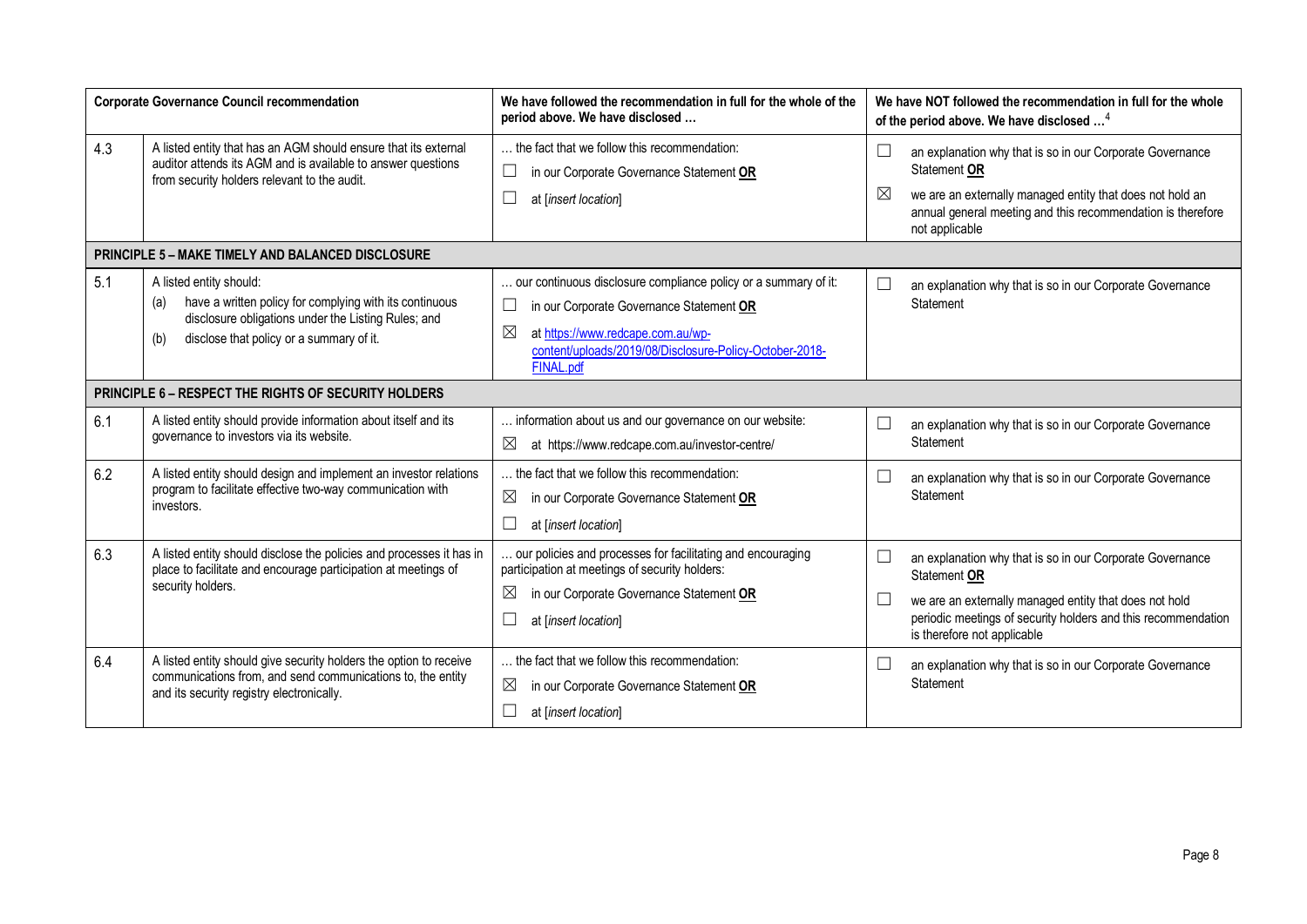| <b>Corporate Governance Council recommendation</b> |                                                                                                                                                                                                                                                                                                                                                                                                                                                                                                                                                                                                                                                                                                                                                    | We have followed the recommendation in full for the whole of the<br>period above. We have disclosed                                                                                                                                                                                                                                                                                                                                                                                                                                                                                                                                                                                                                                                                                            | We have NOT followed the recommendation in full for the whole<br>of the period above. We have disclosed <sup>4</sup> |
|----------------------------------------------------|----------------------------------------------------------------------------------------------------------------------------------------------------------------------------------------------------------------------------------------------------------------------------------------------------------------------------------------------------------------------------------------------------------------------------------------------------------------------------------------------------------------------------------------------------------------------------------------------------------------------------------------------------------------------------------------------------------------------------------------------------|------------------------------------------------------------------------------------------------------------------------------------------------------------------------------------------------------------------------------------------------------------------------------------------------------------------------------------------------------------------------------------------------------------------------------------------------------------------------------------------------------------------------------------------------------------------------------------------------------------------------------------------------------------------------------------------------------------------------------------------------------------------------------------------------|----------------------------------------------------------------------------------------------------------------------|
|                                                    | <b>PRINCIPLE 7 - RECOGNISE AND MANAGE RISK</b>                                                                                                                                                                                                                                                                                                                                                                                                                                                                                                                                                                                                                                                                                                     |                                                                                                                                                                                                                                                                                                                                                                                                                                                                                                                                                                                                                                                                                                                                                                                                |                                                                                                                      |
| 7.1                                                | The board of a listed entity should:<br>have a committee or committees to oversee risk, each of<br>(a)<br>which:<br>(1) has at least three members, a majority of whom are<br>independent directors; and<br>(2) is chaired by an independent director,<br>and disclose:<br>(3) the charter of the committee;<br>(4) the members of the committee; and<br>(5) as at the end of each reporting period, the number of<br>times the committee met throughout the period and<br>the individual attendances of the members at those<br>meetings; or<br>if it does not have a risk committee or committees that<br>(b)<br>satisfy (a) above, disclose that fact and the processes it<br>employs for overseeing the entity's risk management<br>framework. | [If the entity complies with paragraph (a):]<br>the fact that we have a committee or committees to oversee risk<br>that comply with paragraphs (1) and (2):<br>$\boxtimes$<br>in our Corporate Governance Statement OR<br>$\Box$<br>at [insert location]<br>and a copy of the charter of the committee:<br>⊠<br>at https://www.redcape.com.au/investor-centre/<br>and the information referred to in paragraphs (4) and (5):<br>$\Box$<br>in our Corporate Governance Statement OR<br>⊠<br>at page 14-16 of the Annual Report 2019<br>[If the entity complies with paragraph (b):]<br>the fact that we do not have a risk committee or committees that<br>satisfy (a) and the processes we employ for overseeing our risk<br>management framework:<br>in our Corporate Governance Statement OR | L<br>an explanation why that is so in our Corporate Governance<br>Statement                                          |
| 7.2                                                | The board or a committee of the board should:<br>review the entity's risk management framework at least<br>(a)<br>annually to satisfy itself that it continues to be sound; and<br>disclose, in relation to each reporting period, whether such<br>(b)<br>a review has taken place.                                                                                                                                                                                                                                                                                                                                                                                                                                                                | at [insert location]<br>the fact that board or a committee of the board reviews the entity's<br>risk management framework at least annually to satisfy itself that it<br>continues to be sound:<br>$\boxtimes$<br>in our Corporate Governance Statement OR<br>$\Box$<br>at [insert location]<br>and that such a review has taken place in the reporting period<br>covered by this Appendix 4G:<br>$\boxtimes$<br>in our Corporate Governance Statement OR<br>at [insert location]                                                                                                                                                                                                                                                                                                              | $\Box$<br>an explanation why that is so in our Corporate Governance<br>Statement                                     |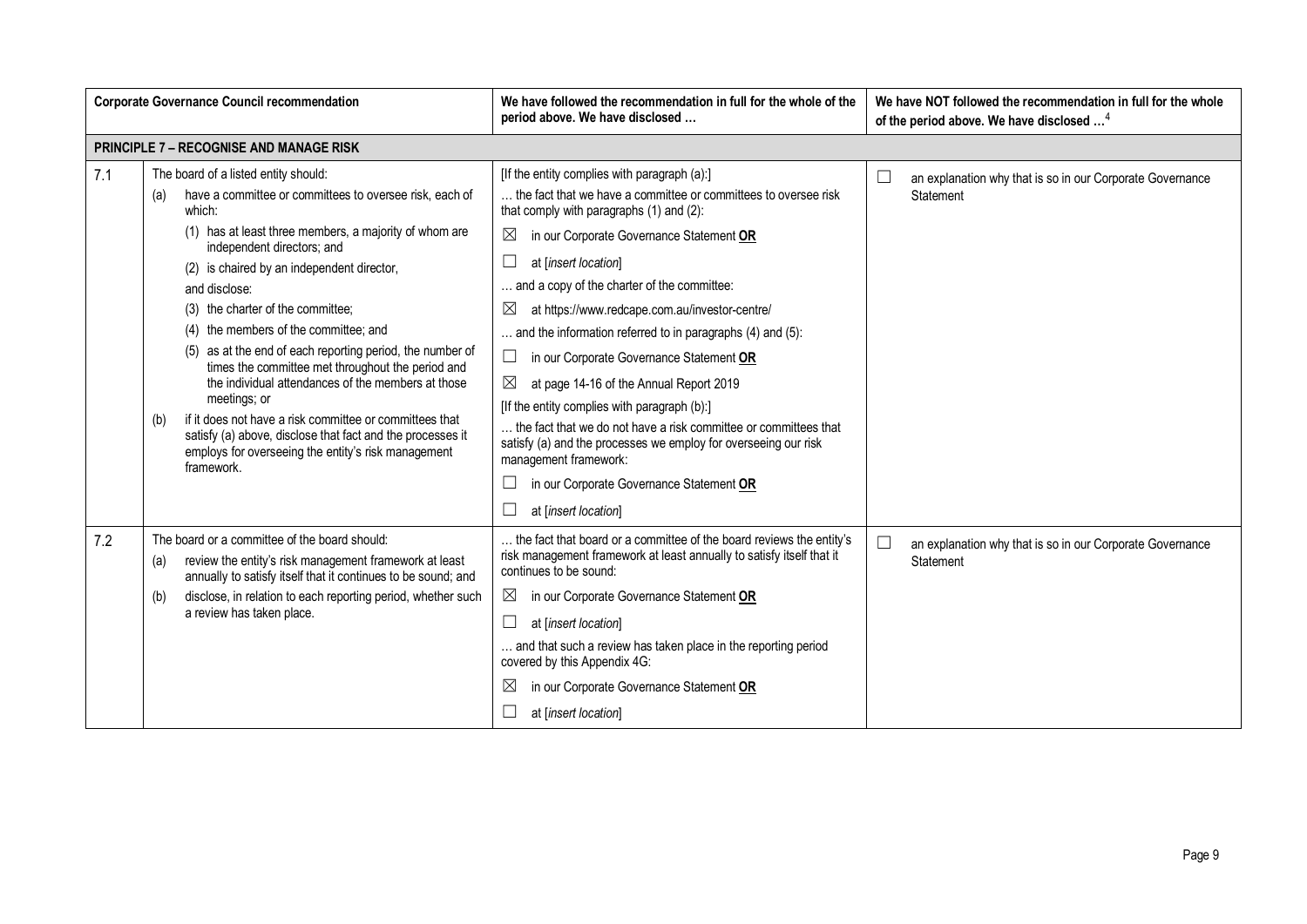| <b>Corporate Governance Council recommendation</b> |                                                                                                                                                                                                                                                                                                                                                                              | We have followed the recommendation in full for the whole of the<br>period above. We have disclosed                                                                                                                                                                                            | We have NOT followed the recommendation in full for the whole<br>of the period above. We have disclosed <sup>4</sup> |
|----------------------------------------------------|------------------------------------------------------------------------------------------------------------------------------------------------------------------------------------------------------------------------------------------------------------------------------------------------------------------------------------------------------------------------------|------------------------------------------------------------------------------------------------------------------------------------------------------------------------------------------------------------------------------------------------------------------------------------------------|----------------------------------------------------------------------------------------------------------------------|
| 7.3                                                | A listed entity should disclose:<br>if it has an internal audit function, how the function is<br>(a)<br>structured and what role it performs; or<br>if it does not have an internal audit function, that fact and<br>(b)<br>the processes it employs for evaluating and continually<br>improving the effectiveness of its risk management and<br>internal control processes. | the fact that we do not have an internal audit function and the<br>processes we employ for evaluating and continually improving the<br>effectiveness of our risk management and internal control processes:<br>in our Corporate Governance Statement OR<br>$\boxtimes$<br>at [insert location] | an explanation why that is so in our Corporate Governance<br>Statement                                               |
| 7.4                                                | A listed entity should disclose whether it has any material<br>exposure to economic, environmental and social sustainability<br>risks and, if it does, how it manages or intends to manage those<br>risks.                                                                                                                                                                   | whether we have any material exposure to economic,<br>environmental and social sustainability risks and, if we do, how we<br>manage or intend to manage those risks:<br>$\boxtimes$<br>in our Corporate Governance Statement OR<br>at [insert location]                                        | an explanation why that is so in our Corporate Governance<br>Statement                                               |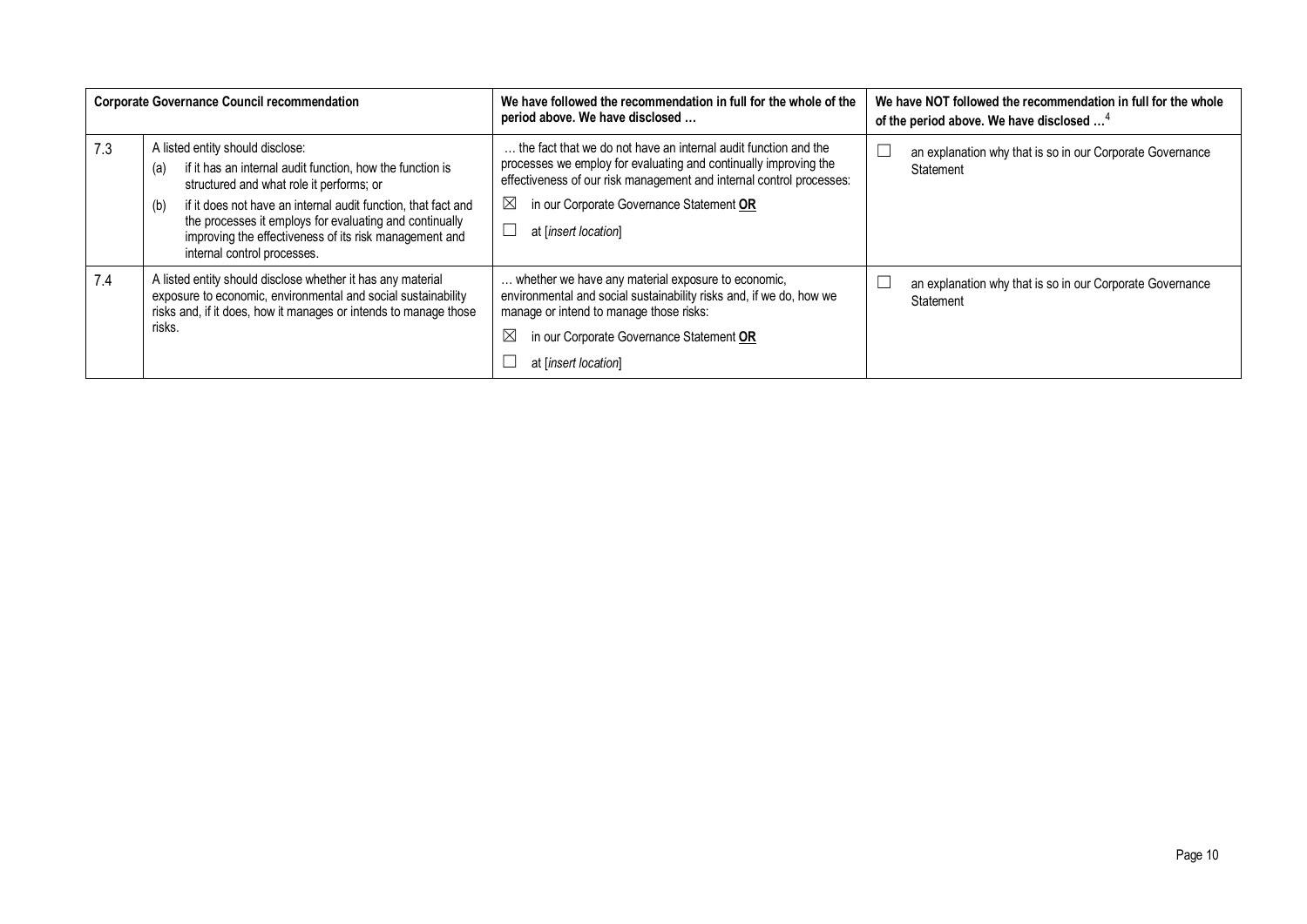| <b>Corporate Governance Council recommendation</b> |                                                                                                                                                                                                                                                                                                                                                                                                                                                                                                                                                                                                                                                                                                                                                                                                      | We have followed the recommendation in full for the whole of the<br>period above. We have disclosed                                                                                                                                                                                                                                                                                                                                                                                                                                                                                                                                                                                                                                                                                                                                  | We have NOT followed the recommendation in full for the whole<br>of the period above. We have disclosed <sup>4</sup>                                                                                                                                                                                             |
|----------------------------------------------------|------------------------------------------------------------------------------------------------------------------------------------------------------------------------------------------------------------------------------------------------------------------------------------------------------------------------------------------------------------------------------------------------------------------------------------------------------------------------------------------------------------------------------------------------------------------------------------------------------------------------------------------------------------------------------------------------------------------------------------------------------------------------------------------------------|--------------------------------------------------------------------------------------------------------------------------------------------------------------------------------------------------------------------------------------------------------------------------------------------------------------------------------------------------------------------------------------------------------------------------------------------------------------------------------------------------------------------------------------------------------------------------------------------------------------------------------------------------------------------------------------------------------------------------------------------------------------------------------------------------------------------------------------|------------------------------------------------------------------------------------------------------------------------------------------------------------------------------------------------------------------------------------------------------------------------------------------------------------------|
|                                                    | PRINCIPLE 8 - REMUNERATE FAIRLY AND RESPONSIBLY                                                                                                                                                                                                                                                                                                                                                                                                                                                                                                                                                                                                                                                                                                                                                      |                                                                                                                                                                                                                                                                                                                                                                                                                                                                                                                                                                                                                                                                                                                                                                                                                                      |                                                                                                                                                                                                                                                                                                                  |
| 8.1                                                | The board of a listed entity should:<br>have a remuneration committee which:<br>(a)<br>(1) has at least three members, a majority of whom are<br>independent directors; and<br>(2) is chaired by an independent director,<br>and disclose:<br>(3) the charter of the committee;<br>(4) the members of the committee; and<br>(5) as at the end of each reporting period, the number of<br>times the committee met throughout the period and<br>the individual attendances of the members at those<br>meetings; or<br>if it does not have a remuneration committee, disclose that<br>(b)<br>fact and the processes it employs for setting the level and<br>composition of remuneration for directors and senior<br>executives and ensuring that such remuneration is<br>appropriate and not excessive. | [If the entity complies with paragraph (a):]<br>the fact that we have a remuneration committee that complies with<br>paragraphs $(1)$ and $(2)$ :<br>in our Corporate Governance Statement OR<br>at [insert location]<br>and a copy of the charter of the committee:<br>at [insert location]<br>and the information referred to in paragraphs (4) and (5):<br>in our Corporate Governance Statement OR<br>$\Box$<br>$\Box$<br>at [insert location]<br>[If the entity complies with paragraph (b):]<br>the fact that we do not have a remuneration committee and the<br>processes we employ for setting the level and composition of<br>remuneration for directors and senior executives and ensuring that<br>such remuneration is appropriate and not excessive:<br>in our Corporate Governance Statement OR<br>at [insert location] | $\Box$<br>an explanation why that is so in our Corporate Governance<br>Statement OR<br>$\boxtimes$<br>we are an externally managed entity and this recommendation is<br>therefore not applicable                                                                                                                 |
| 8.2                                                | A listed entity should separately disclose its policies and<br>practices regarding the remuneration of non-executive directors<br>and the remuneration of executive directors and other senior<br>executives.                                                                                                                                                                                                                                                                                                                                                                                                                                                                                                                                                                                        | separately our remuneration policies and practices regarding the<br>remuneration of non-executive directors and the remuneration of<br>executive directors and other senior executives:<br>$\Box$<br>in our Corporate Governance Statement OR<br>at [insert location]                                                                                                                                                                                                                                                                                                                                                                                                                                                                                                                                                                | $\Box$<br>an explanation why that is so in our Corporate Governance<br>Statement OR<br>$\boxtimes$<br>we are an externally managed entity and this recommendation<br>is therefore not applicable                                                                                                                 |
| 8.3                                                | A listed entity which has an equity-based remuneration scheme<br>should:<br>have a policy on whether participants are permitted to<br>(a)<br>enter into transactions (whether through the use of<br>derivatives or otherwise) which limit the economic risk of<br>participating in the scheme; and<br>disclose that policy or a summary of it.<br>(b)                                                                                                                                                                                                                                                                                                                                                                                                                                                | our policy on this issue or a summary of it:<br>in our Corporate Governance Statement OR<br>⊔<br>at [insert location]<br>$\Box$                                                                                                                                                                                                                                                                                                                                                                                                                                                                                                                                                                                                                                                                                                      | $\Box$<br>an explanation why that is so in our Corporate Governance<br>Statement OR<br>$\Box$<br>we do not have an equity-based remuneration scheme and this<br>recommendation is therefore not applicable OR<br>⊠<br>we are an externally managed entity and this recommendation<br>is therefore not applicable |